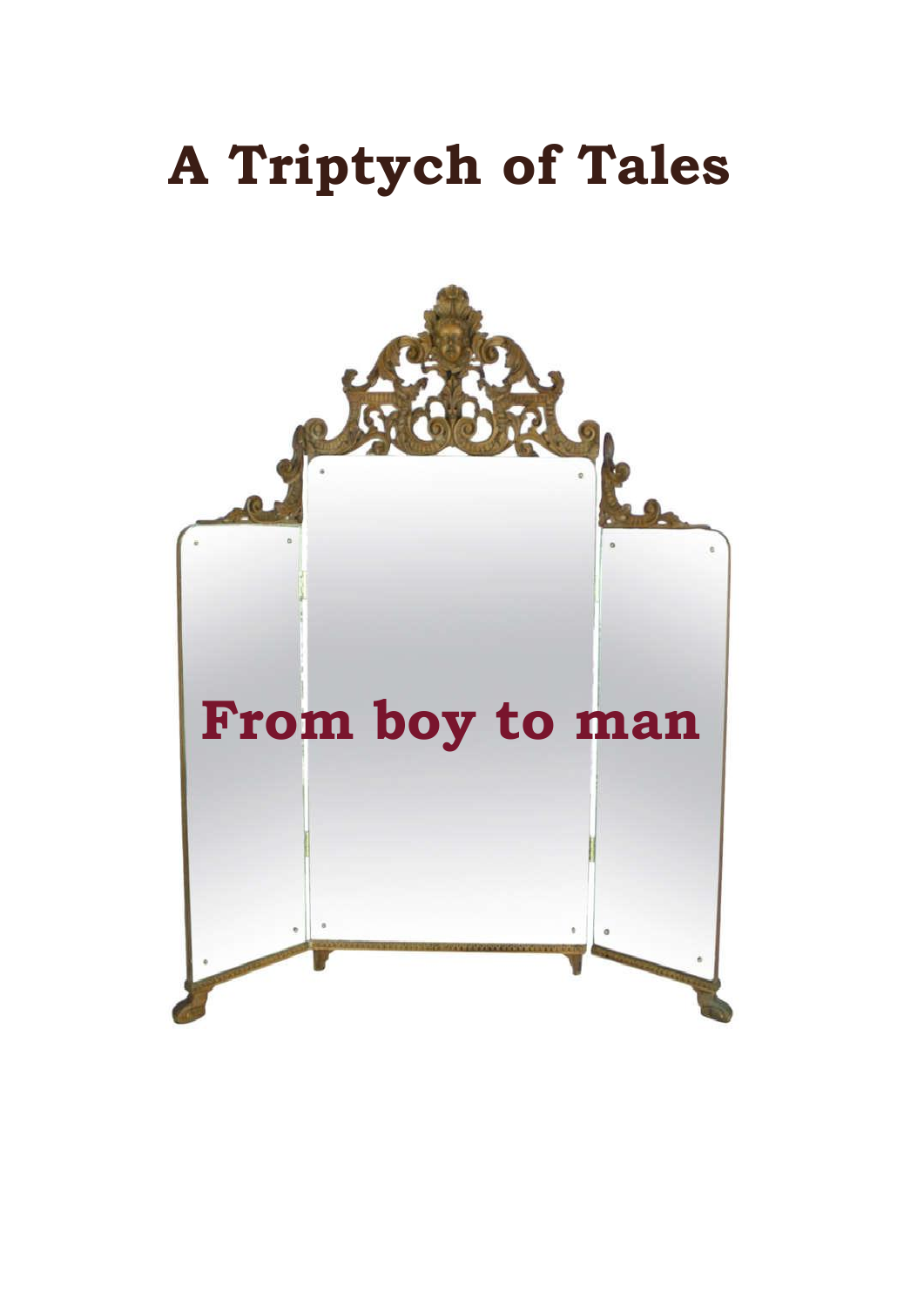### **A Fable for Today – Dragon Island by ©Tracy Hayes, 2014**

He wakes up early, his parents and older sister are still asleep, and not wanting to wake them, he quietly picks up his tablet computer, switches it to silent and begins feeding his monsters on Dragon Island. He loves this game as the world that can be explored on Dragon Island is massive, with lots of interesting places to discover: towns, forests, dungeons and unexpected battles – you need to keep your wits about you!

An hour or so later he hears his parents stir, and goes through to their room to see them. 'Look mum, I've got three new monsters, and found a new forest - see how big the trees are growing.' 'That's great, you've nearly got as many as me'. They laughingly compare their computers, looking to see who has more of what. He wonders back to his room, pulls on his school uniform, and still clutching his computer makes his way downstairs for breakfast. The TV is already on, and cereal in his bowl waiting for him. He settles into the sofa cushions and slowly spoons his food into his mouth, alternating his attention from small screen to big screen, not wanting to miss anything.

All too soon it is time for teeth, shoes and into the car for the journey to school. It is close enough to walk, but there is not enough time, his parents have to take it in turns to do the drop-off at breakfast club before heading to work. Whichever one gets to go to work early, then leaves early to do the pick-up from after-school club. Life is such a stressful juggling act.

The boy gazes out the car window on the way to school: he can see the trees are blowing in the wind, but he can't feel that in the comfortable, air-conditioned car. He can see a bird sitting atop a tree, it looks like it's singing, but he can't hear that, the radio is playing in the car. His legs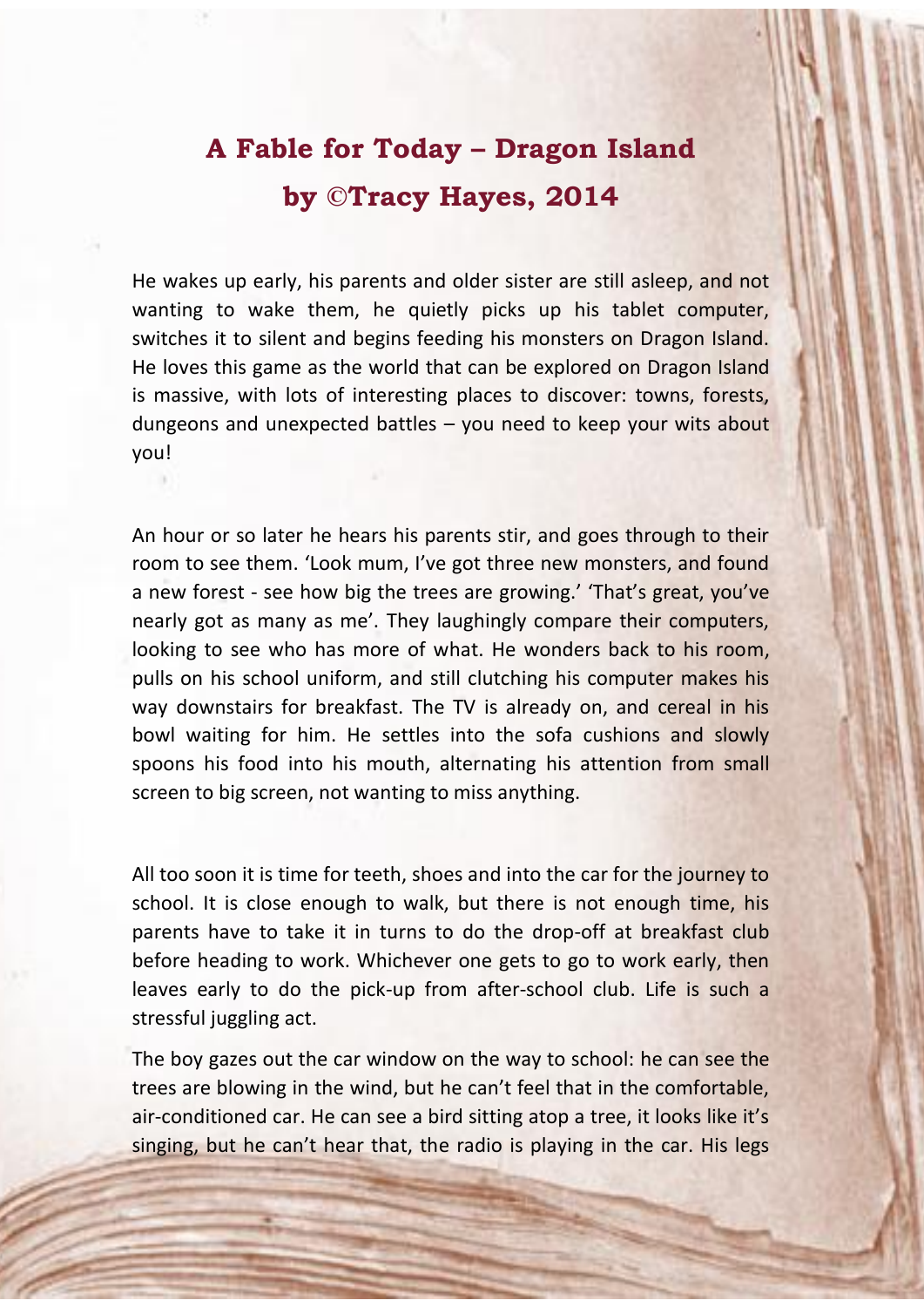feel twitchy and restless, so he swings his feet from side to side: it helps a bit.

Soon he is at school, a quick run across the playground and inside to greet his friends and teachers – happily starting another day. Lots of interesting subjects to learn, books to read and games to play; he likes school. It's raining at lunchtime, so playtime is in the school hall, followed by P.E. – climbing ropes to reach the ceiling  $-$  he loves this, he is small, quick and nimble, can beat the bigger, heavier children to the top.

School finishes, however work does not, so it's off to afterschool club. Monday it's drama, Tuesday football, Wednesday art, Thursday karate, Friday is fun – music and movement. It doesn't matter what the weather is doing outside, inside is safe and dry, activities can happen as planned.

Then home for tea – another ride in the car, safe and secure. Homework, bath, books and bedtime – cuddly up with teddy and drift off to sleep…..

.... quick, must just check the dragons, there are no healing spells in this game, if one dies, then it's gone for good! All ok, now can sleep and get ready for another busy day.

He dreams of dragons, monsters, birds and trees … what would it feel like to live in a forest and feel the breeze?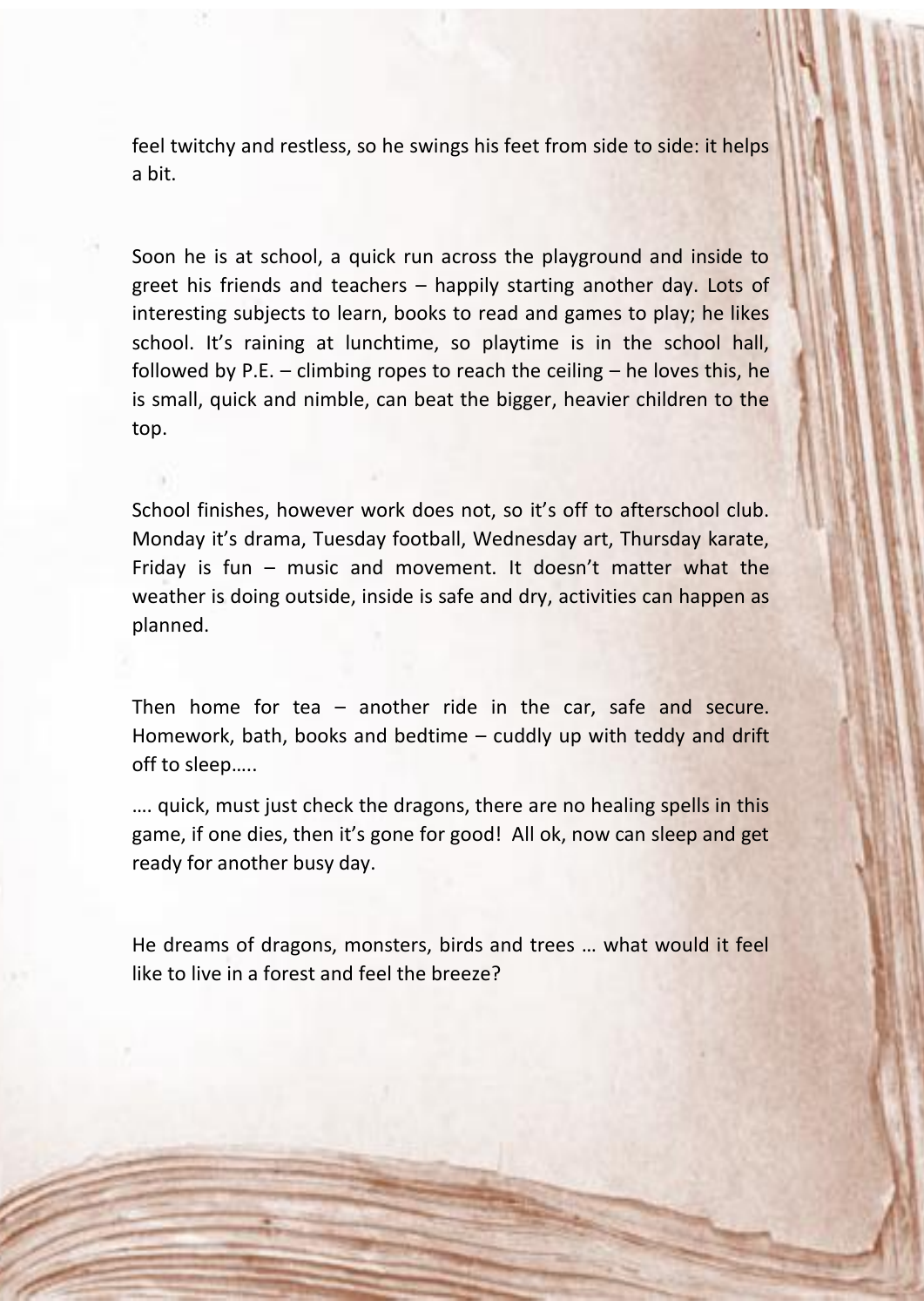## **A Fable for Tomorrow – Whose World? by ©Tracy Hayes, 2014**

He wakes, stretches, lazily reaches one arm out to grab his mobile phone, and switches off the alarm. It's too early to get up. He draws the duvet over his head to drown out the sound of his TV, which has been droning in the background as he slept, and goes back to sleep.

He's rudely reawakened by a shout from the other side of the door "*Get up NOW! You're late for school! You've missed the bus and I'm going to have to drive you to school. That means I am going to be late for work – again! And don't forget you're going away today, you need your kitbag. Why can't you get your act together? When I was your age…*" the words tail off, sentence unfinished, as the footsteps retreat downstairs.

Resentfully he swings his legs out of bed, grabs his jeans and t-shirt from the floor and pulls them on over his boxers and socks. A quick squirt of body spray, slip feet into trainers and mobile into pocket, grab kitbag, and he's ready to go.

They silently sit in the car, both lost in their own worlds. Neither has had time to eat, one too stressed by the conflicting pressures of parenting and work, the other has no need, or time, for breakfast, he'll grab something later! The car comes to a pause, he steps out, slams the door, and without a backward glance heads into school.

He's greeted inside the main door by a sarcastic voice "*What time do you call this? Lessons started 5 minutes ago*. "

Without thinking he responds, "*Well, perhaps if school didn't start so stupidly early, I wouldn't be late. I just wanted to sleep. I reckon they should make school start a bit later, because then I might have enough energy to keep going all day*."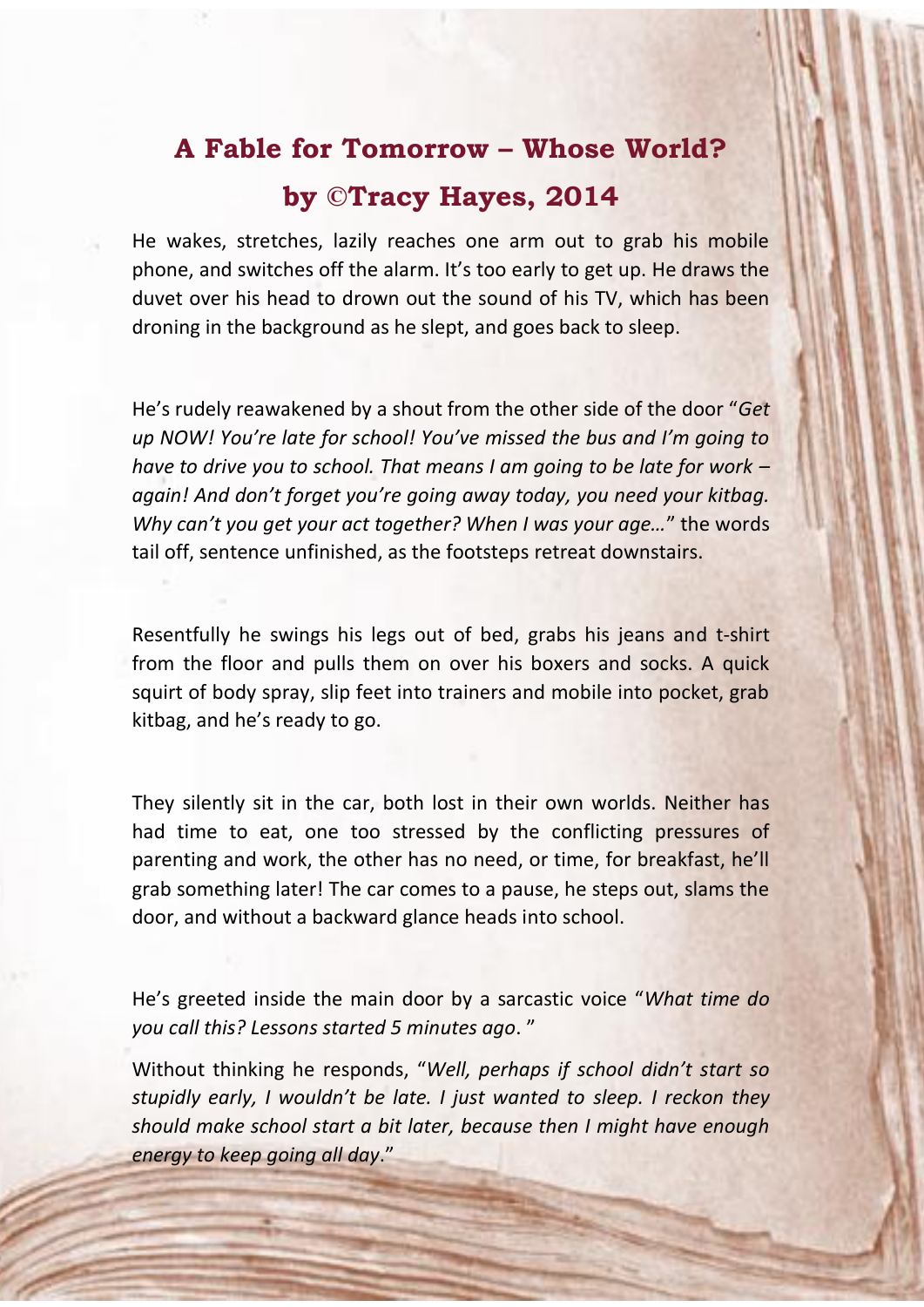"*Development centre now!*" He shrugs, here we go again, another hour in the development centre, to 'reflect on his attitude' and to 'consider how this will affect his future'.

Lunch is at 12.30 then the bus arrives: time to head off to the residential centre. Two days of outdoor activities to develop his leadership potential and raise his aspirations. He was sure his parents only gave their permission because they wanted a break. Two days to spend with the other losers from the development centre!

Oh well, at least he has his phone – lots of games and online chats. And it has to be better than being trapped in school! Three hours later after a boring drive up the motorway, the bus turns off into a narrow, muddy track. Ouch! He bangs his head on the window as the driver attempts to negotiate the potholes and overhanging trees.

"*Ok, we're here. Everyone off the bus – and make sure you have all your belongings*." He grabs his bag, and exits the bus. Glancing up he is transfixed.

"*Wow! This place looks just like my computer game!"*

The bus driver laughs, "*Don't you mean your game looks like this?"* 

*"No. No, THIS is just like my game*."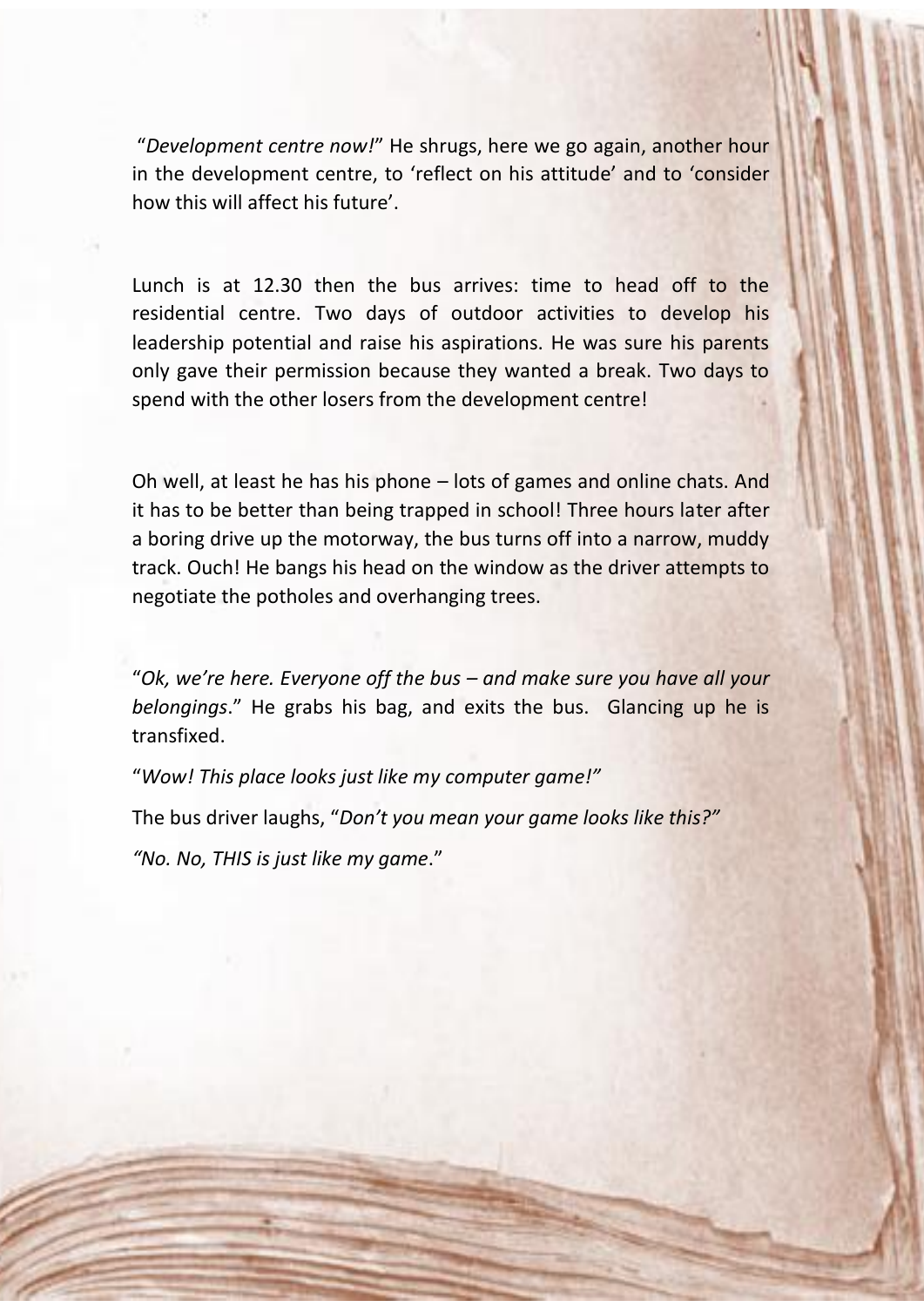#### **A Fable for the Future: Right here, right now by ©Tracy Hayes, 2014**

Beep, beep, beep. The alarm wakes him - yawning and stretching, he rolls over and switches it off. After a quick shower he pulls on his uniform – t-shirt, fleece with the logo, and dark trousers. Today is a work day. As he brushes his hair he gazes in the mirror and says to himself, "Well look at you, turned out all right in the end, eh?" All part of his regular morning routine. A hearty breakfast to start the day, then boots on and he's on his bike. It's only a short cycle to work, to the office set within a nature reserve, surrounded by woods and overlooking a large lake. As always, he pauses at the top of the drive to savour the view before freewheeling down to the front door.

Bike locked, coat hung up, computer on…what does the day have in store for him? Whilst the routines may be the same, he never quite knows what is going to happen. One day it could be rescuing an injured swan that has got their leg caught in fishing wire; or taking school kids pond dipping; or teddy bear hunts with toddlers. Or helping someone find their dog… although, in his experience, the dogs generally find their owners – when the dogs are ready. He checks his calendar –"*Oh no!*" he groans, he'd completely forgotten it was an indoor training day. Some woman from 'head office' coming to teach them about a stupid award scheme; he'd tried to wriggle out of attending, but the boss thought it would be good for them all to go so had made it a staff team day.

He sighs, rummages around in his drawer to find notebook and pen and reluctantly makes his way through to the training room. No-one is there! A voice calls through the open door, "*Come and join us, we're out here in the walled garden*." He steps outside and is surprised to see his colleagues dotted around the garden  $-$  each in their own little space. No-one is talking, except for the woman who'd called to him. She has long brown hair, eyes that reflected the colour of the sky, and a warm,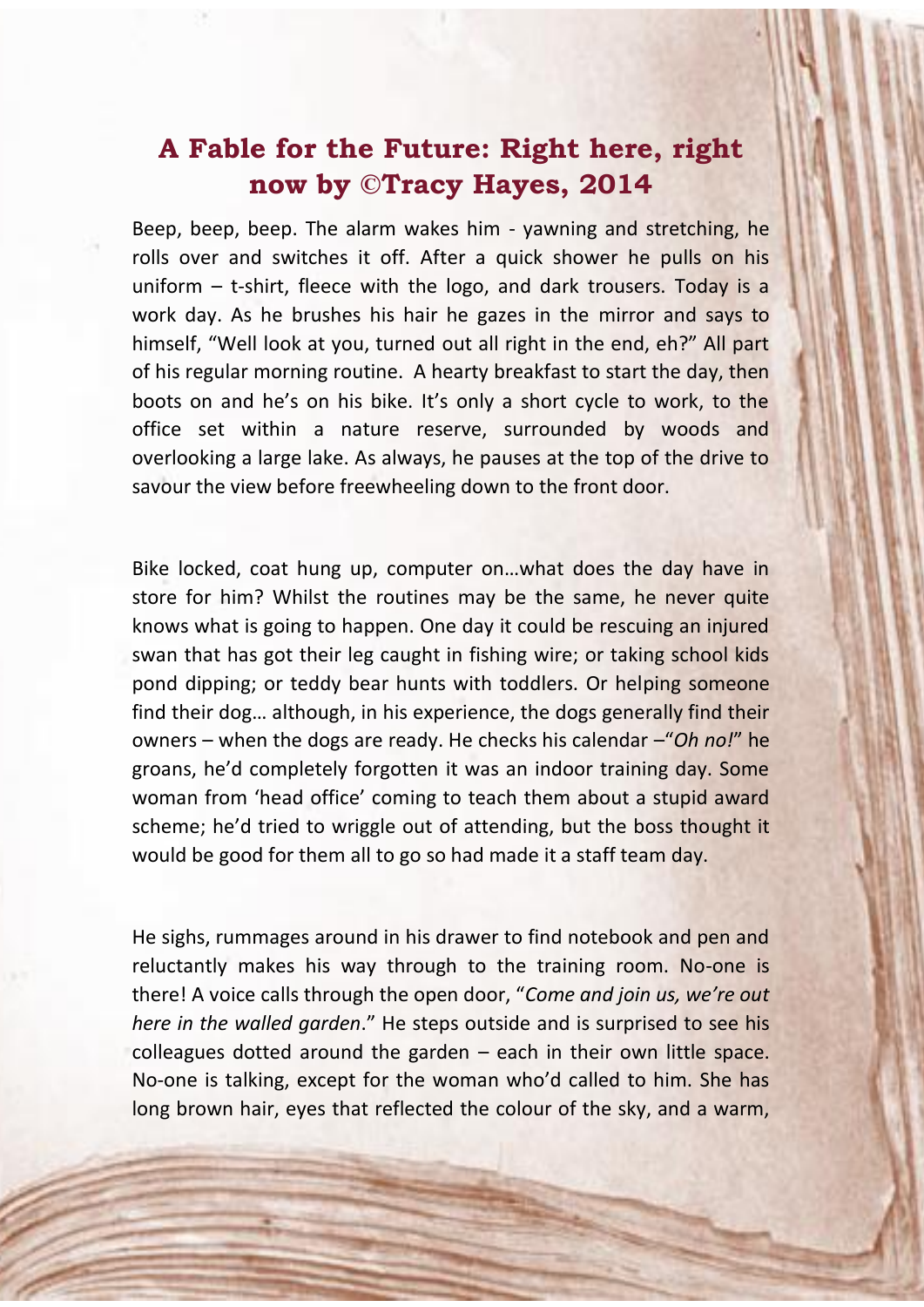welcoming smile. He instinctively likes her, although he doesn't know why.

"*Hello*," she says, "*We've only just started. You're not late, it's just that some people got here early and we thought we'd make the most of the morning sun. I've asked people to find a place of their own within the garden, to sit and remember a time they spent outside. To think about where it was, who was with them, what they did and why they went there. I like to call it a magic place – somewhere that has lingered in our memory and means something special to us.*"

He sits under the willow tree, at the far end of the garden, feeling a bit unsure and desperately tries to think of something. He looks around for inspiration – the sun is casting funny shadows, which move and dance as the wind blows through the leaves. He hears the reeds near the lake singing as the breeze moves through them too. The birds are still singing, although the dawn chorus finished hours ago, some birds carry on throughout the day – he can hear blackbird, robin and up in the tree a little wren is singing at top volume. Then he hears it  $-$  the plaintive mewing call of a buzzard. He'd first heard that sound years ago, on a school trip. He hadn't wanted to go on the trip, and when he'd got there he'd been annoyed to find his mobile didn't work – no signal! Two days without it - however by the end of the first day he'd forgotten about his phone, far too busy exploring the new place  $-$  walking, canoeing, climbing and making new friends.

He hadn't wanted to return home, or to go back to school. He didn't like school, couldn't wait to leave. One day, after he'd got back, he'd been on the way to school when he suddenly decided to switch buses – he didn't know where the one he got on was going, all he knew was that it wasn't going to school. That was good enough! After 10 minutes driving it had stopped at a gate to an entrance that looked inviting. He got off the bus and stepped through into a wonderful place – there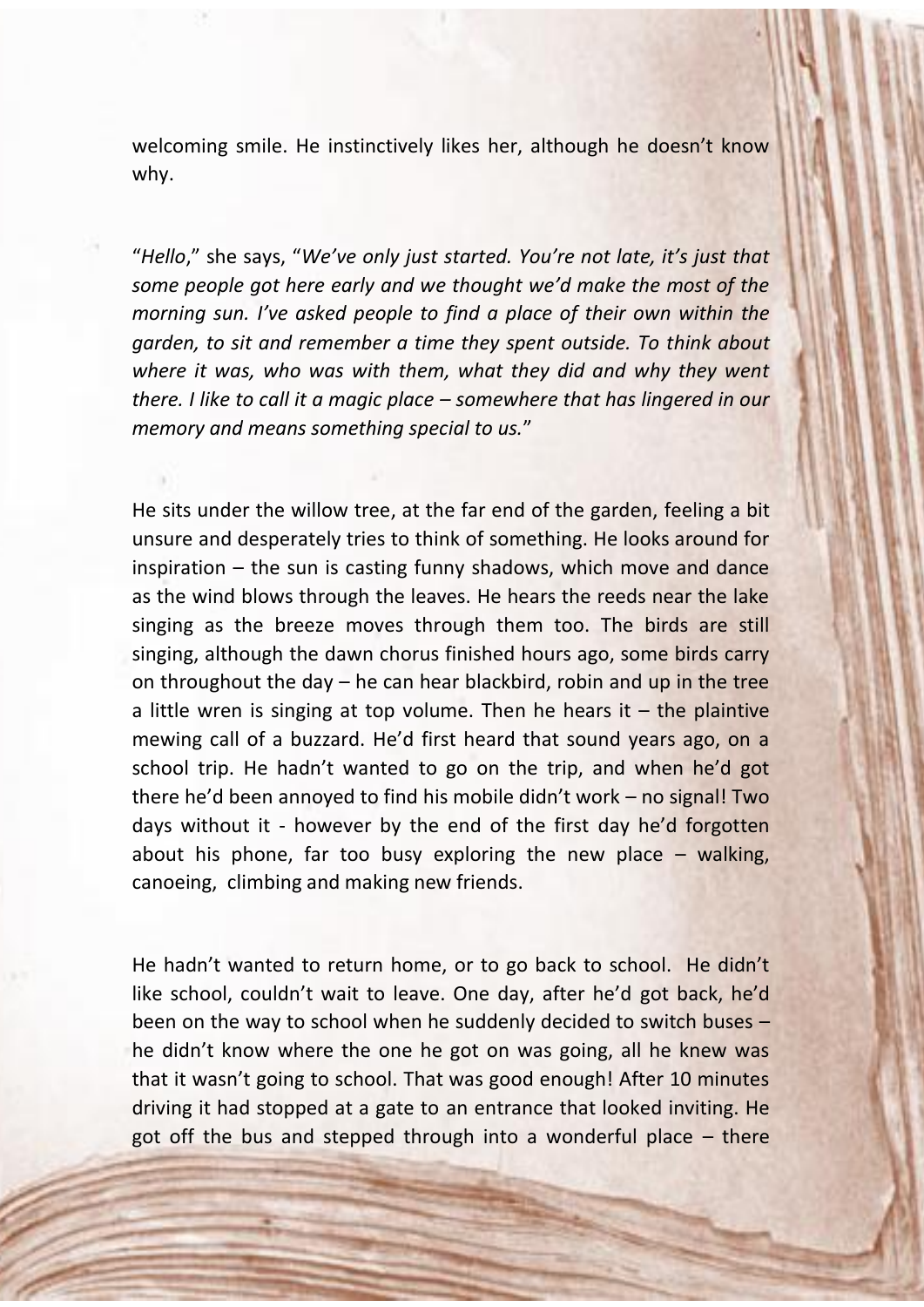were paths winding through the woods, a lake with reflections that shifted shape as the wind rippled the water. He'd spent hours exploring the site, first walking quickly, eager to find out all about it, then slower, meandering until finally he lay on his back on the grass, looking up at the clouds as they drifted past.

A voice had disturbed his reverie, "*Hello, are you ok?*" He looked up and saw a young man, probably only a few years older than him. He was wearing a uniform, with a logo on it, obviously worked here. "*Sorry, I lost track of time, it's really nice here – so peaceful. Guess I should be heading home soon*," he had responded. "*That's ok, as long as you're alright, you can stay as long as you like. In fact, if you really like it here, you could always come and give us a hand. We're could do with some new volunteers*."

That's how it had started. When he'd got home he'd checked the map and realised it was only a short cycle to the reserve. He'd started volunteering once a week, on Saturdays, then work experience arranged by school and now an apprenticeship. He was where he wanted to be, where he felt happy, doing things he enjoyed, with colleagues he liked.

"*If everyone is ready, let's come back together and share some of our magic places with each other. Who wants to go first?*" The call back to reality makes him jump, then he smiles and raises his hand.

*"I'll go first. My magic place is right here, right now, with all of you. Thank you for helping me to remember why*."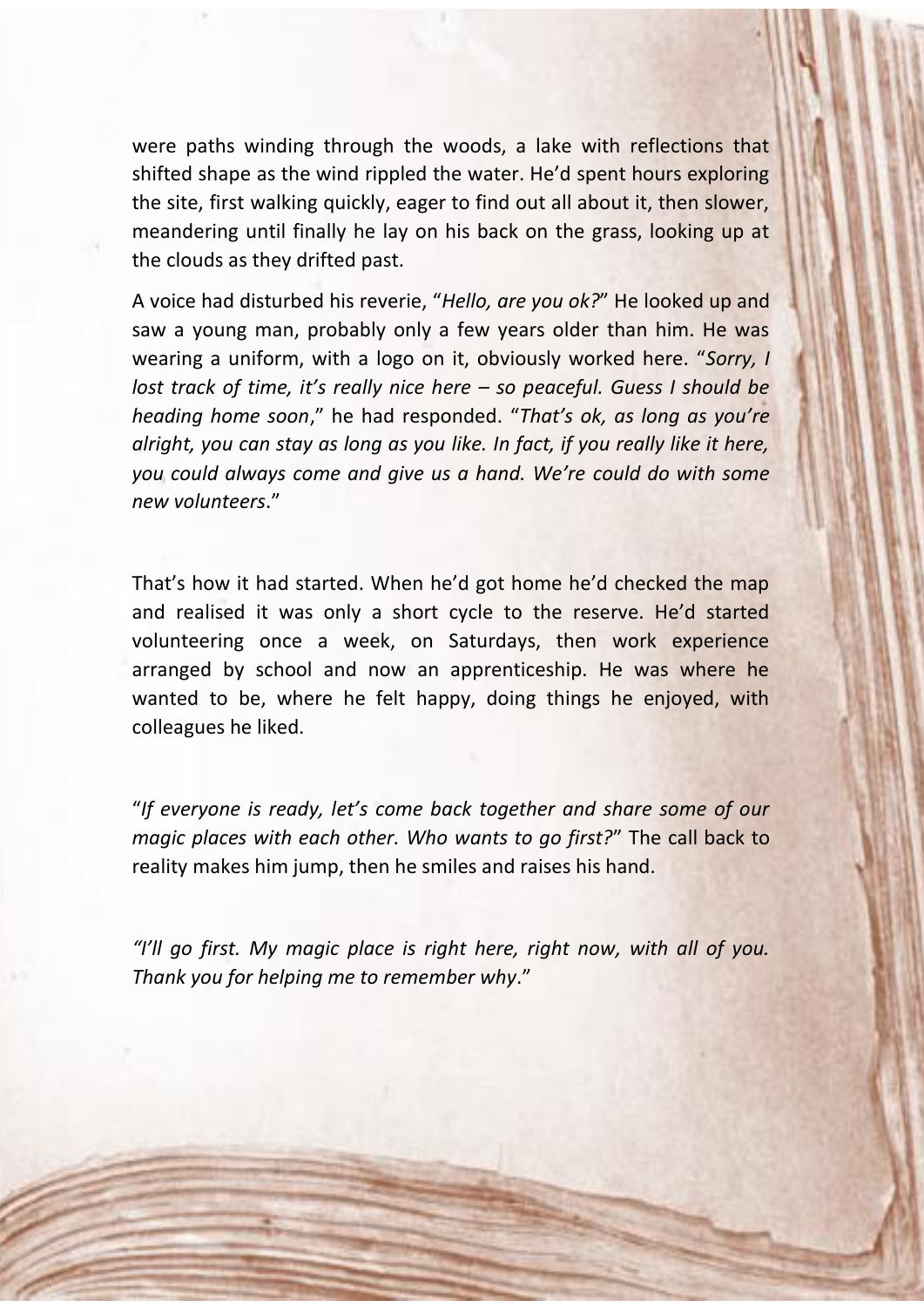# **A Triptych of Tales**

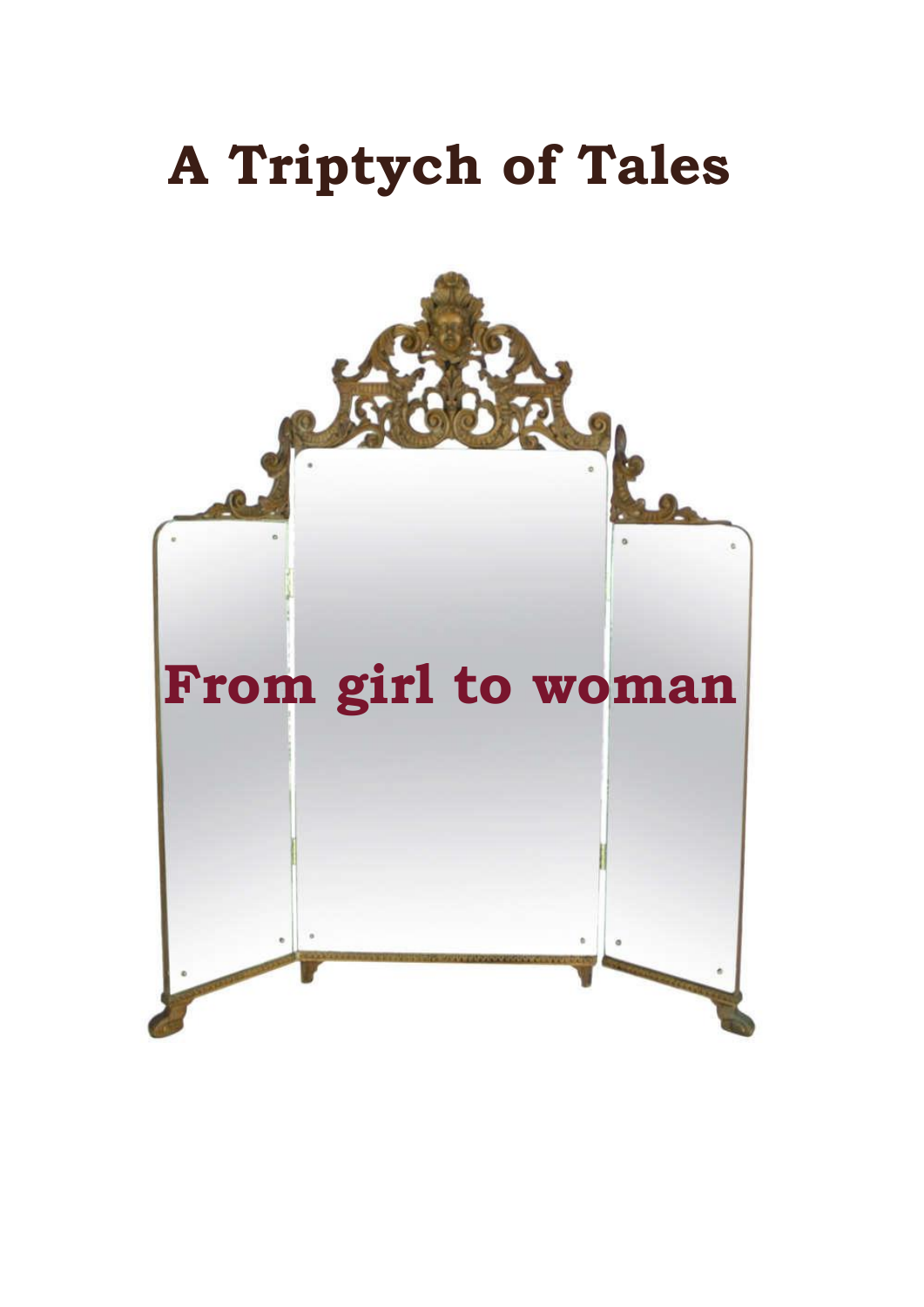## **A Fable for Today - Good Girl by ©Tracy Hayes, 2014**

She wakes up quietly, arms tightly wrapped round her teddy bear. The room is softly lit by the dawning sun, peeking through a gap in the curtains. The silence is disturbed by the sudden song of a wren, the high pitched notes, rapidly repeating around the middle trill. It sounds just like a referee's whistle (the old-fashioned type, like the one her Granddad used to blow at football matches). The wren seems to be trilling "Come on little girl, time to get up."

She slides out of bed, tiptoes to the window and gently pulls the curtains apart. There is the wren, perched at the very top of the tree what a loud noise, from such a small bird! She smiles and whispers "*Hello Mr Bird*." Teddy gives the wren a little wave. The wren keeps singing. Under the tree she can see the hutch where her rabbit lives, nestled amongst the daisies. "*Good morning little bunny, hope you slept well*?" she thinks to herself, hoping that the rabbit would somehow hear.

Carefully she peels off her pyjamas and pulls on the clothes her grandma has laid out for her. White knickers and socks, white school blouse, grey skirt, topped off with red jumper. Today is a school day. Playtime for bunnies is after school, when they will be able to play in the garden. Then teddy will help her make daisy chains which bunny can eat. For now bunny has to wait. Teddy has to stay home too. She tucks him back in bed, nestling the duvet under his arms and then tidily folds her pyjamas, placing them under her pillow. "*See you later alligator, in a while crocodile*…" she murmurs to her bear.

The door opens and her grandma steps in, "*Good girl, you're ready, let's go have some breakfast*." She smiles at her grandma and follows her downstairs. The table is set for two – cereal and fruit juice for her, with a mug of tea for grandma. As she eats, her grandma methodically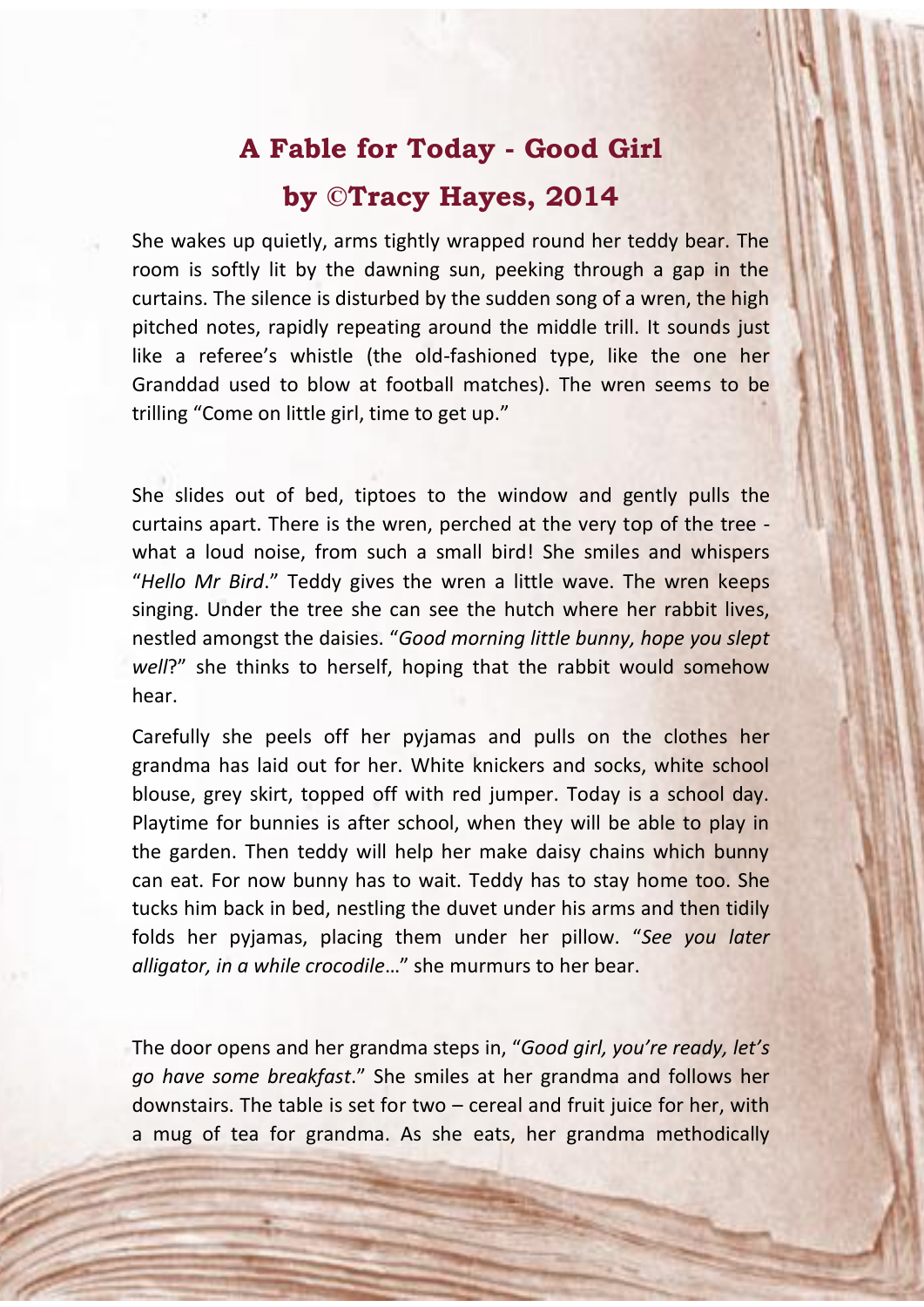brushes her hair, removing the knots and smoothing it into a neat ponytail, with a pretty white bow to tie it off. "*There, now, who's a lovely girl? Ok, go brush your teeth and we'll walk to school*."

Hand-in-hand they leave the house. "*Careful, don't take the steps too quick, you don't want to fall over and graze your knees." "Let me do the gate, you might trap your fingers." "Watch out for dog poo on the pavement, look where you're putting your feet." "Mind out, that car's going ever so fast." "Hold tight while we cross the road."* The warnings came thick and fast, until finally she heard, "*There now, safe at school. Off you go, have a fun day. Be good, work hard. I'll be here at the gate at 3 o'clock*." Kiss on the cheek, then free to go skipping away over the playground to join her friends.

The school bell rings shrilly, time for lessons. English first: "*Today's task is to write a story. The title is 'My happiest memory'*. *It can be about anything you want, as long as you check your spellings carefully, and keep your words on the lines*………………"

She doesn't hear the last few words intoned by the teacher, her mind is already drifting away, to a world where children run free, eat ice-cream, build sandcastles, run in and out of the sea, splashing and squealing with delight.

A land where she is the loudest child on the beach – everyone can hear her when she speaks.

Somewhere where she can play with teddy and bunny all day, running races and rolling in the sand, laughingly brushing the sand from their fur.

She can see the pictures in her head, can smell the sea and feel the sand between her toes. Licking her lips she can taste the ice-cream…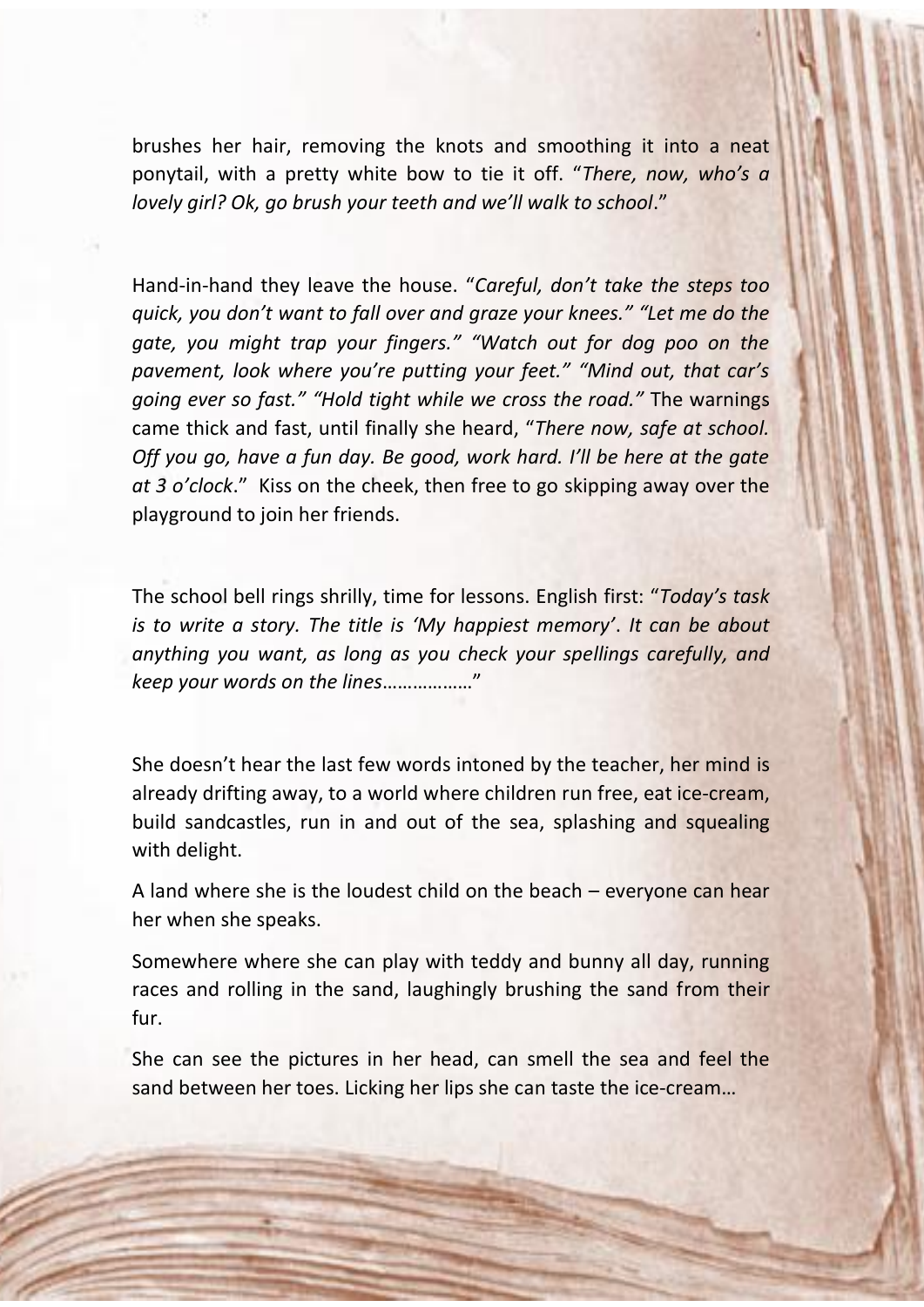"Ahem!" The teacher is standing over her frowning, "*What's the matter? Can't you use your imagination? Come on, get on with it, you've only got 5 minutes left*." Shocked back to reality she quickly scrawls:

*Once upon a time, I went to the beach. I had a nice time, and I was very happy. I will always remember it. The end.*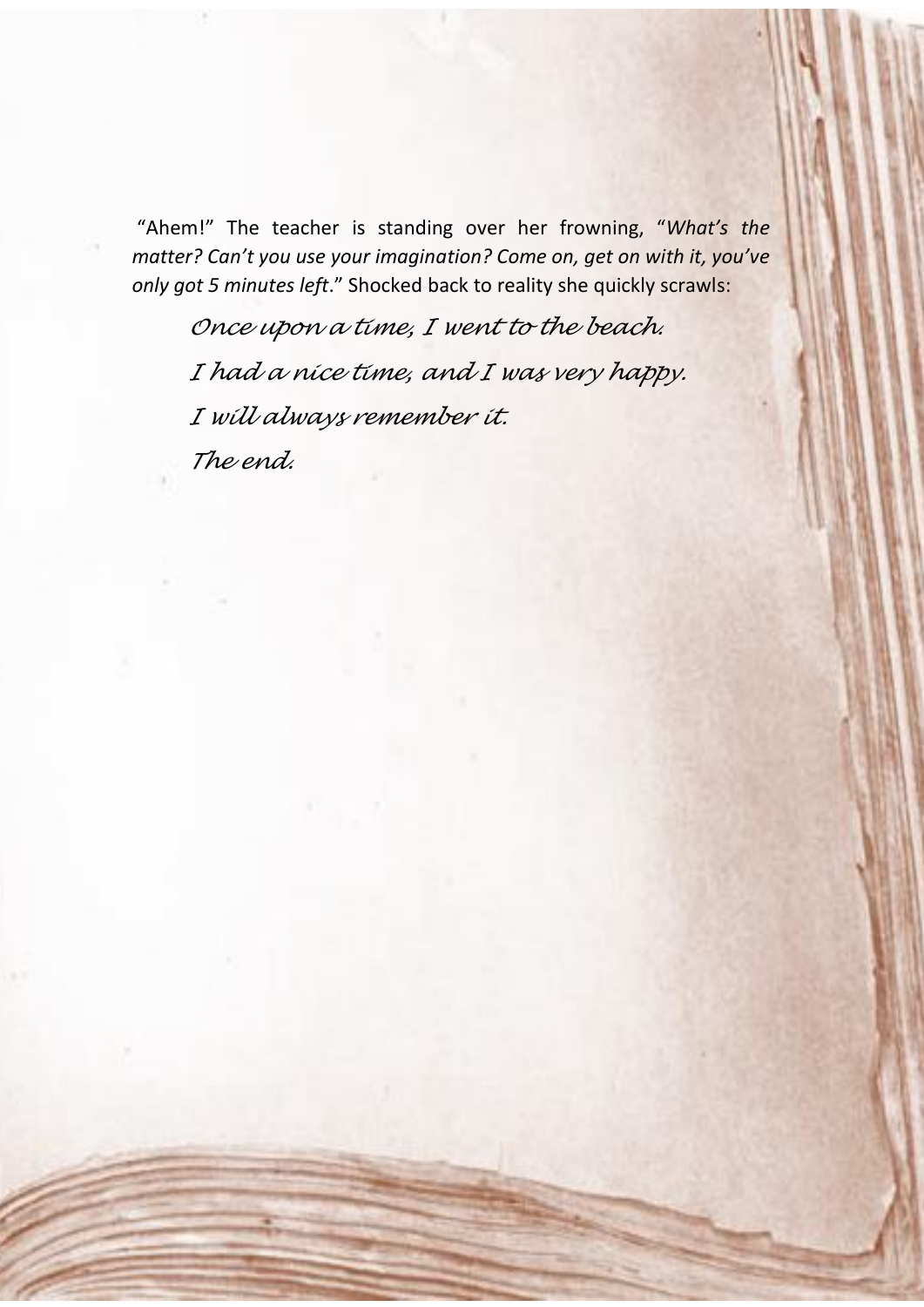#### **A Fable for Tomorrow: Hunting for Treasure by ©Tracy Hayes, 2014**

She wakes up, slips out of bed and opens the curtains. Turning back to the room she smiles at the photo next to her bed and whispers, "*Morning Gran*." She pulls on the clothes which she'd laid out the night before, smoothly weaves her hair into a plait and tidies her bed. She picks up her school bag and heads downstairs for breakfast.

Wendy is already in the kitchen, "*Morning love, you're up early. Here get some yourself some cereal whilst I wake the others*." The peace and quiet is soon shattered by the others' grumbles – phrases drift downstairs "*Oh Wendy, five more minutes, pleeeeeaaasseee…*" and "*I hate school, don't make me go…*"

The taxi arrives and they head off. Her school is first on the route; she thanks the driver as she leaves the car and walks through the school gates. Her heart sinks as she remembers the first lesson is art. This used to be her favourite lesson – she used to love painting, using lots of beautiful bright colours. But that was then, when she was little, before she realised that she was no good, that she was not an artist - her childish scribbles can't compete with the proper 'Artists' of this world.

She sighs and reaches into her bag in search of her pencil case. "*Change of plan, class*." She looks up in surprise at the teacher's words, "*We're heading outside today. We're going to the beach to do some natural art. Get your coats and off we trot – no, you don't need your bags, we'll find everything we need when we get there*."

The rest of the class is already half way out of the door, giggling excitedly, pushing and shoving. Feeling distinctly uncomfortable at this unexpected change to the timetable, she quietly follows. A short walk later they arrive at the beach where they are greeted by a bright-eyed woman, with spiky blonde hair, and clothes that seemed to contain all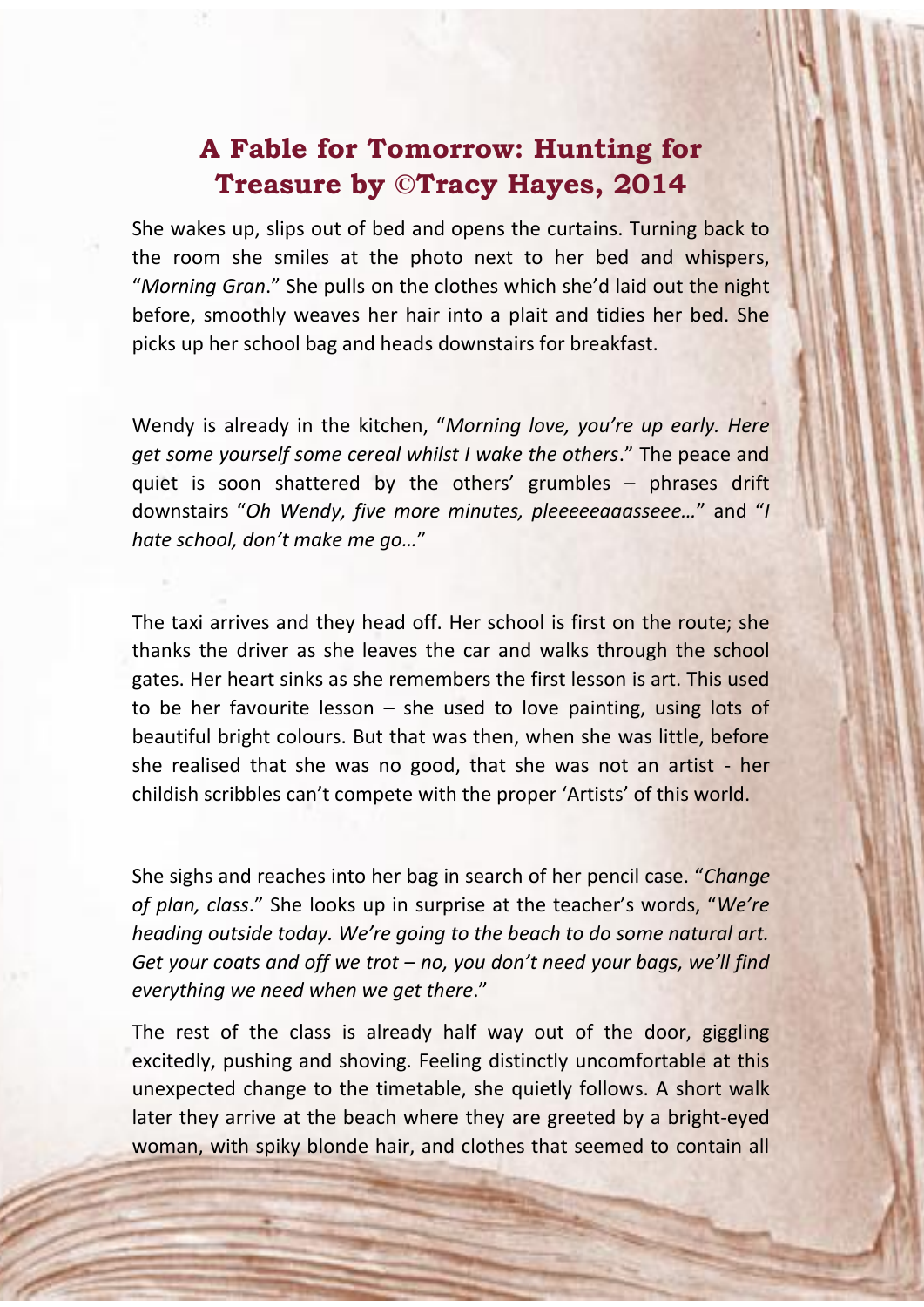the colours of the rainbow! The woman smiles and in a gentle, soft voice says,

"*Welcome to the beach. Today is your day. I'm not going to tell you what to do. Together we are going to explore and play and discover more about the beautiful world around us. This is a treasure hunt with a difference – you create the treasure. Today you are all natural artists – no pens or pencils needed. Everything you need is right here – if you look hard enough. Off you go, see what you can find*."

Bewildered she gazes around and sees a boy has started drawing in the sand with his foot – "*Look I've drawn a shark*," he calls, "*Watch out it doesn't bite your toes!*" She squeals in reply and jumps away. Two girls have found some shells and are busy creating a mosaic – she isn't sure what it is supposed to be, but they don't seem to care  $-$  they're having far too much fun running up and down the sand looking for more shells. What should she create?

"*Hello*," says the soft voice, "*Do you need some help? How about finding some sticks to create a frame for your picture, whilst you think about what you want to put in it? I saw some over there – here you go, there are lots to choose from*."

Two hours later, covered in sand, she laughingly rejoins the group as they make their way back from the beach. Her hair is knotted and tangled, and she has saltwater tide marks part way up her jeans. Her pockets rattle from the collection of pebbles she's tucked away – some treasures to remind her of the wonderful morning. The spiky-haired woman's words linger in her memory.

"*Wow! What a wonderful picture you've created – I can see a rabbit and a bear – and oh, is that you, holding their hands? What a talented, natural artist you are - thank you so much for sharing your treasure with me*."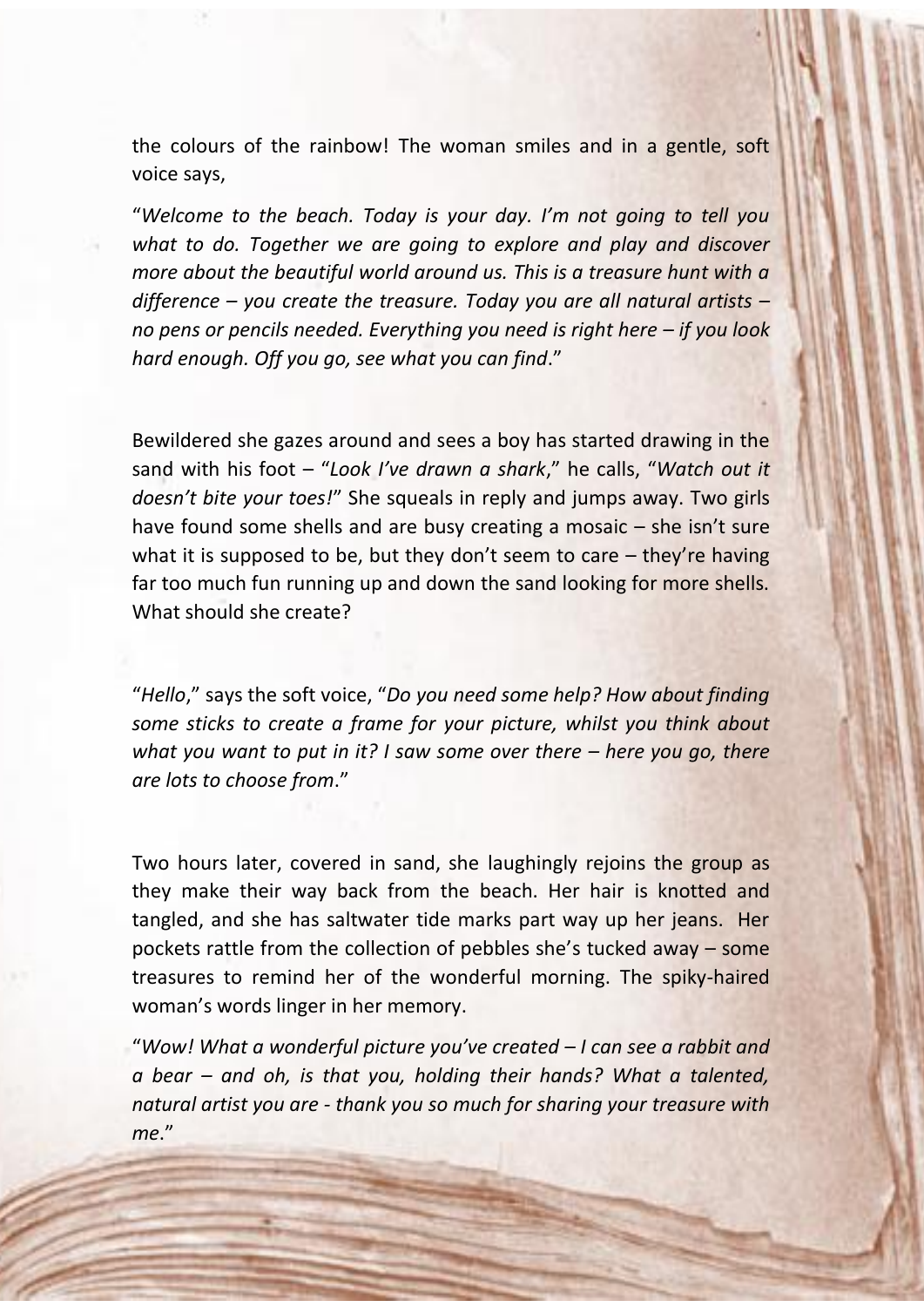### **A Fable for the Future: Treasure Trove by ©Tracy Hayes, 2014**

She wakes before her alarm, stretches and savours the sound of silence. Her gaze drifts slowly around the room, before lighting gently on the photos of her loved ones displayed on the wall opposite. Smiling she says, "*Morning folks*." Then her gaze shifts to the collection of colourful boxes stacked neatly on the shelf below. Her treasure trove containing her pebble collection: each box represents a year of her life. The pebbles within have been gathered during adventures outside – each one a reminder of a new experience.

Carefully inscribed in neat, black ink on each pebble, is the date and place it had been found. She thinks back to her first pebbles, found on the beach on the day she had remembered how much she liked drawing. Those first stones had since been joined by a variety of others – sparkly ones from the granite fells, rounded ones from riversides, sharp flinty ones from cliff edges. Some of the early ones have pictures painted on them, to make them look like people or animals. Some of the later ones have holes drilled through them so that she can wear them on a leather cord around her neck.

She slips out of bed and pulls on her clothes, tidies her room and draws back the curtains. The sun is just beginning to peep over the horizon, the dawn of another day. Making her way through her flat, tidying and straightening as she goes - everything has its own place, where it belongs - she thinks to herself how lucky she is to have a home of her own. A home where she can decide what to put where, and know that it will stay there, until she decides to move it.

She tiptoes into the other bedroom and gazes down at the sleeping child in its bed – sensing her presence the child wakes and with sleepy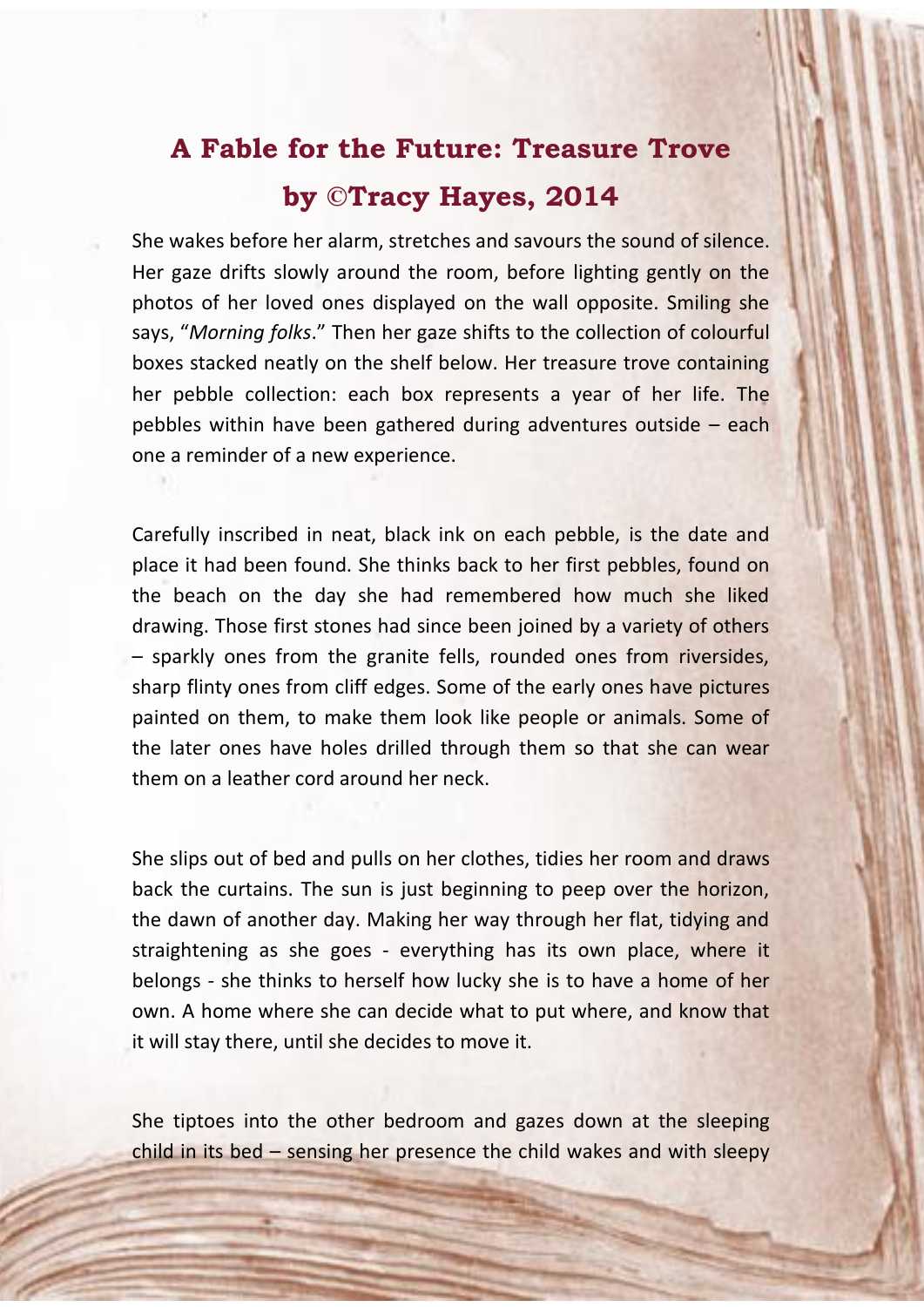arms reaches out to her. "*Morning precious, it's another beautiful day*," she whispers as she scoops up her child in her arms.

After breakfast, they pull on their boots and coats and head out to play. She struggles with the pushchair, carrying it down four flights of stairs, whilst also holding her child – the lift has been broken for weeks, no idea when it will be fixed. They make it to the bottom and she straps the child in safely, with a fluffy blanket for extra warmth.

She'd love to go to the beach, but that is too far away  $-$  it would take three buses each way and the fares would cost more than her food budget for the week. Instead they turn towards the park, once through the main gate she releases her child from the pushchair and hand-inhand they skirt round the dog walking area, dodging the stinky brown piles. They walk on past the skate park, to the fenced off area at the back. This is the space for little ones. She opens the gate, and ignoring the shiny metal and plastic toys, they make their way to the furthest corner. Here is a huge pile of leaves, swept up by the man who cares for the park. Underneath is soft, sandy soil, with a mix of stones and grit. It has been raining recently so there are plenty of puddles too. All the ingredients needed for a mud kitchen!

Two hours later, mud pies made and 'eaten', accompanied by worm spaghetti and spider stew – all washed down with a 'smelly cocktail' of muddy water, they return home. They both have dirty hands and happy faces. A playful hot bath to freshen up (where's the duck/here's the duck) and then soup and sandwiches for lunch. Time for a nap, but story-time first. They cuddle together on the sofa, and she begins to tell a story: